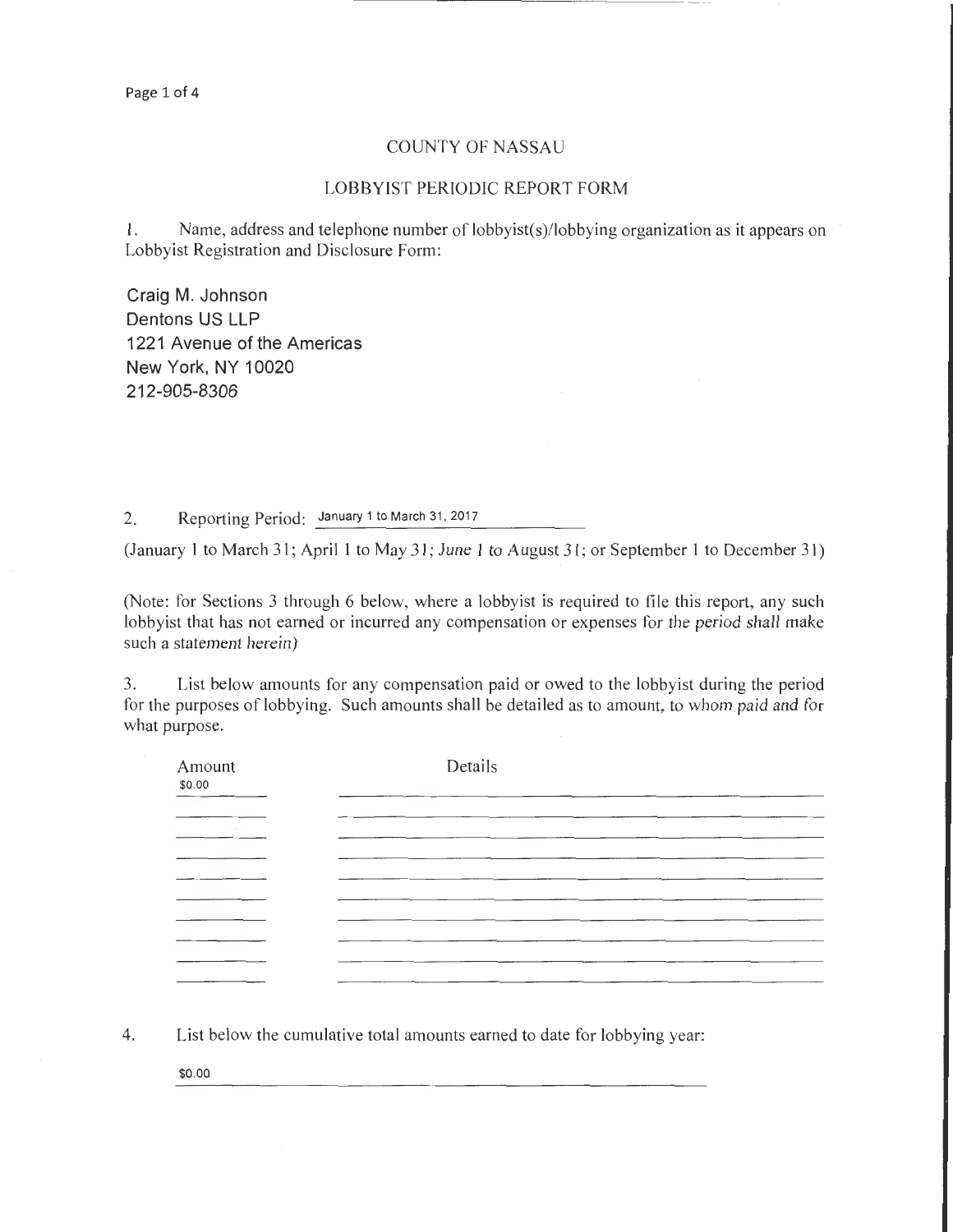Page 2 of 4

5. List below amounts for any expenses expended or incurred by the lobbyist during the period for the purposes of lobbying. Such amounts shall be detailed as to amount, to whom paid and for what purpose.

| Amount<br>\$0.00 | Details |
|------------------|---------|
|                  |         |
|                  |         |
|                  |         |
|                  | $\sim$  |
|                  |         |
|                  |         |
|                  |         |
|                  |         |
|                  |         |

6. List below the cumulative total amounts expended to date for lobbying year:

\$0.00

(In lieu of completing 7 through 10 below, you may attach a copy of your Lobbyist Registration and Disclosure Form, provided the information has not changed.)

7. List whether and where the lobbyist(s)/lobbying organization is registered as a lobbyist (e.g. Nassau County, New York State):

See Attached Form

8. Name, address and telephone number of client(s) by whom, or on whose behalf, the lobbyist is retained, employed or designated.

See Attached Form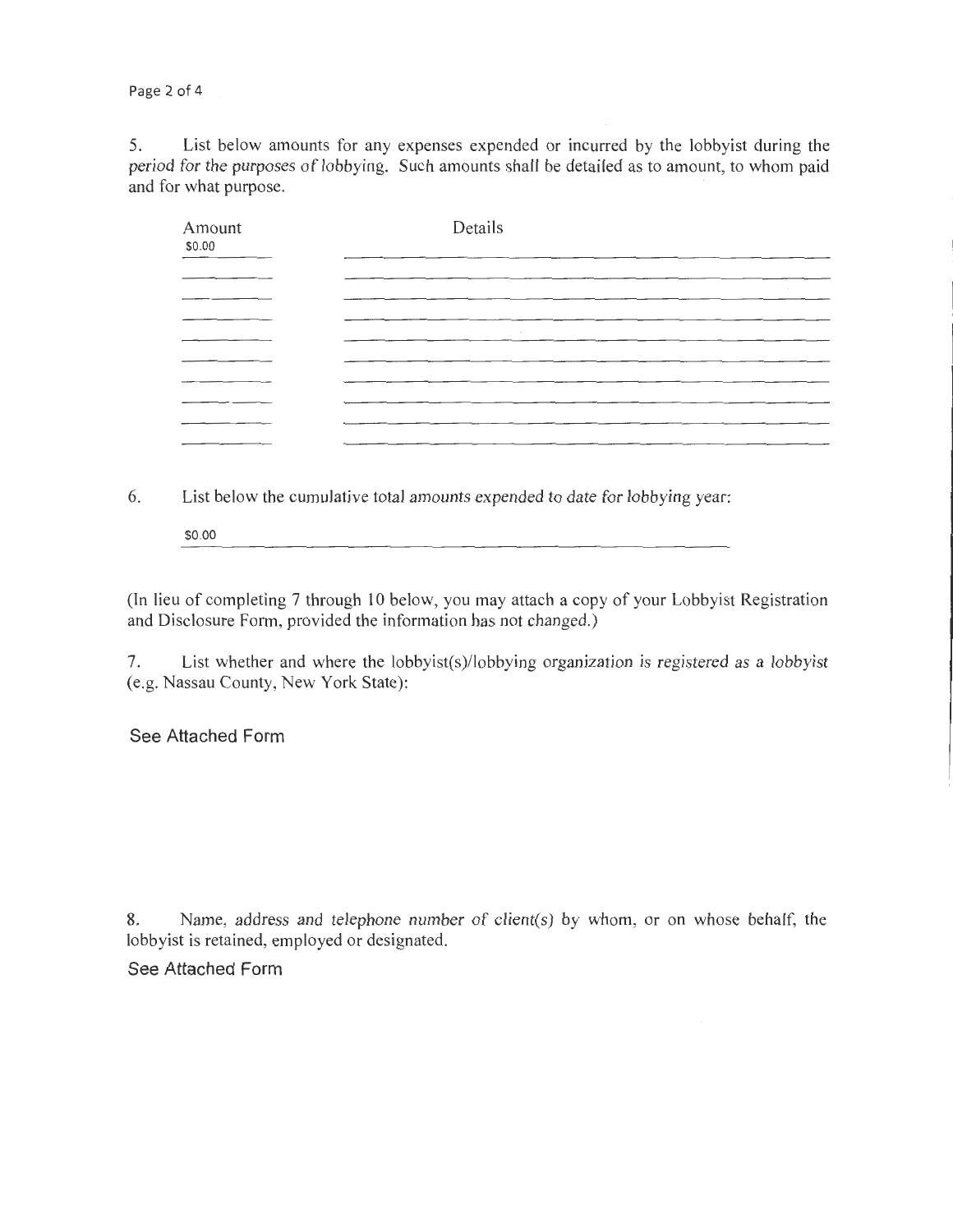Page 3 of 4

9. Describe lobbying activity conducted, or to be conducted, in Nassau County, and identify client(s) for each activity listed, during the Reporting Period.

**See Attached Form** 

10. The name of persons, organizations or governmental entities before whom the lobbyist has lobbied during the period.

**See Attached Form**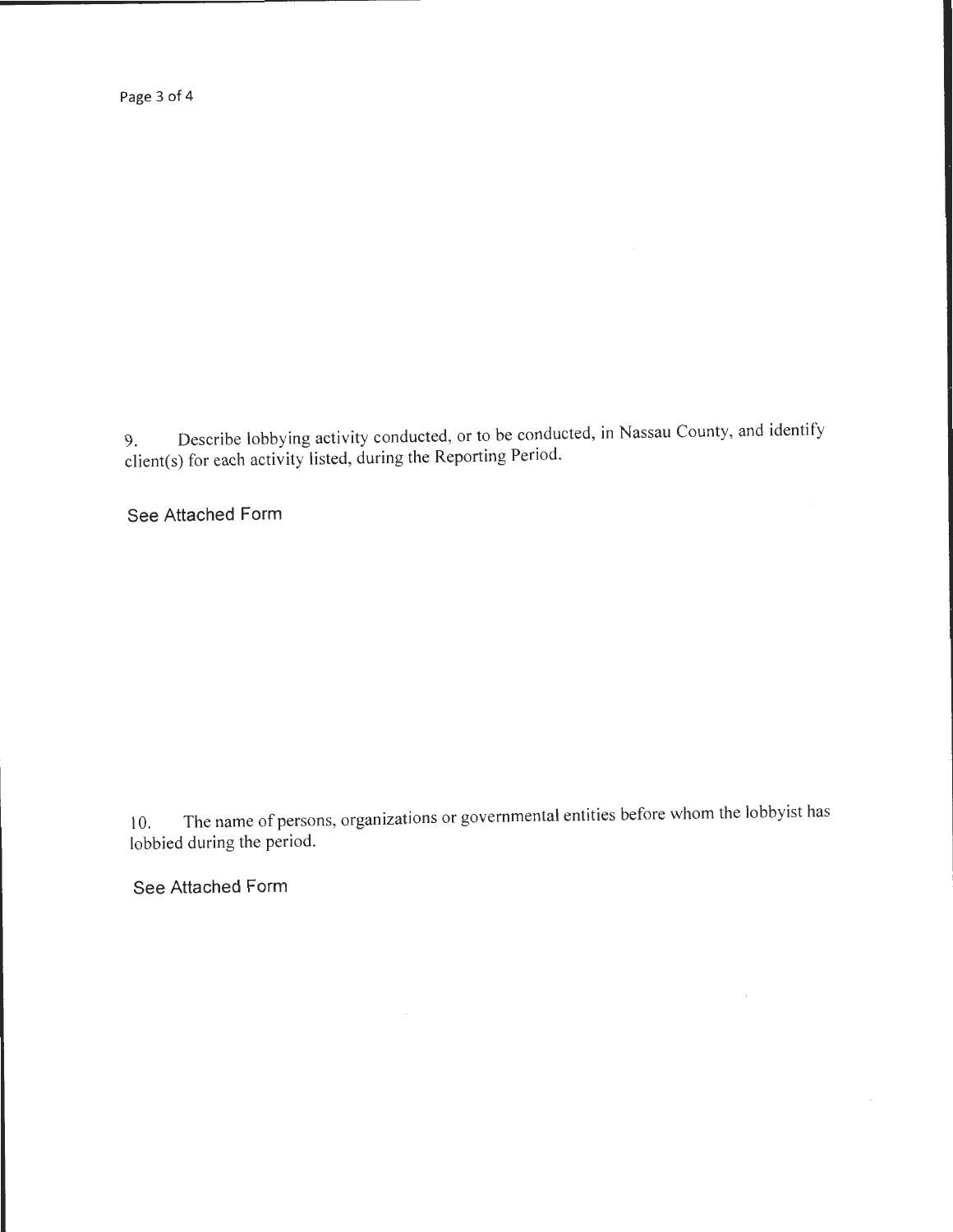I understand that copies of this form will be sent to the Nassau County Department of Information Technology ("IT") to be posted on the County's website.

I also understand that upon termination of retainer, employment or designation I must give written notice to the County Attorney within thirty (30) days of termination.

VERIFICATION: I certify that all statements made on this statement are true, correct and complete to the best of my knowledge and belief and I understand that the willful making of any false statement of material fact herein will subject me to the provisions of law relevant to the making and filing of false instruments and will render such statement null and void.

| April 3, 2017<br>Dated:                      | Signed:     |
|----------------------------------------------|-------------|
|                                              | Print Name: |
|                                              | Title:      |
| <b>STATE OF NEW YORK</b><br>COUNTY OF NASSAU | SS:         |
| 3 <sup>yd</sup><br>Sworn to before me this   |             |

 $Day of$   $April$ ,  $2017$ .

NOTARY PUB

**EMILY LEE Notary Public, Queens, New York No. 02LE6338190, Expires** 3nl *W* 

Craig Johnson **Principal**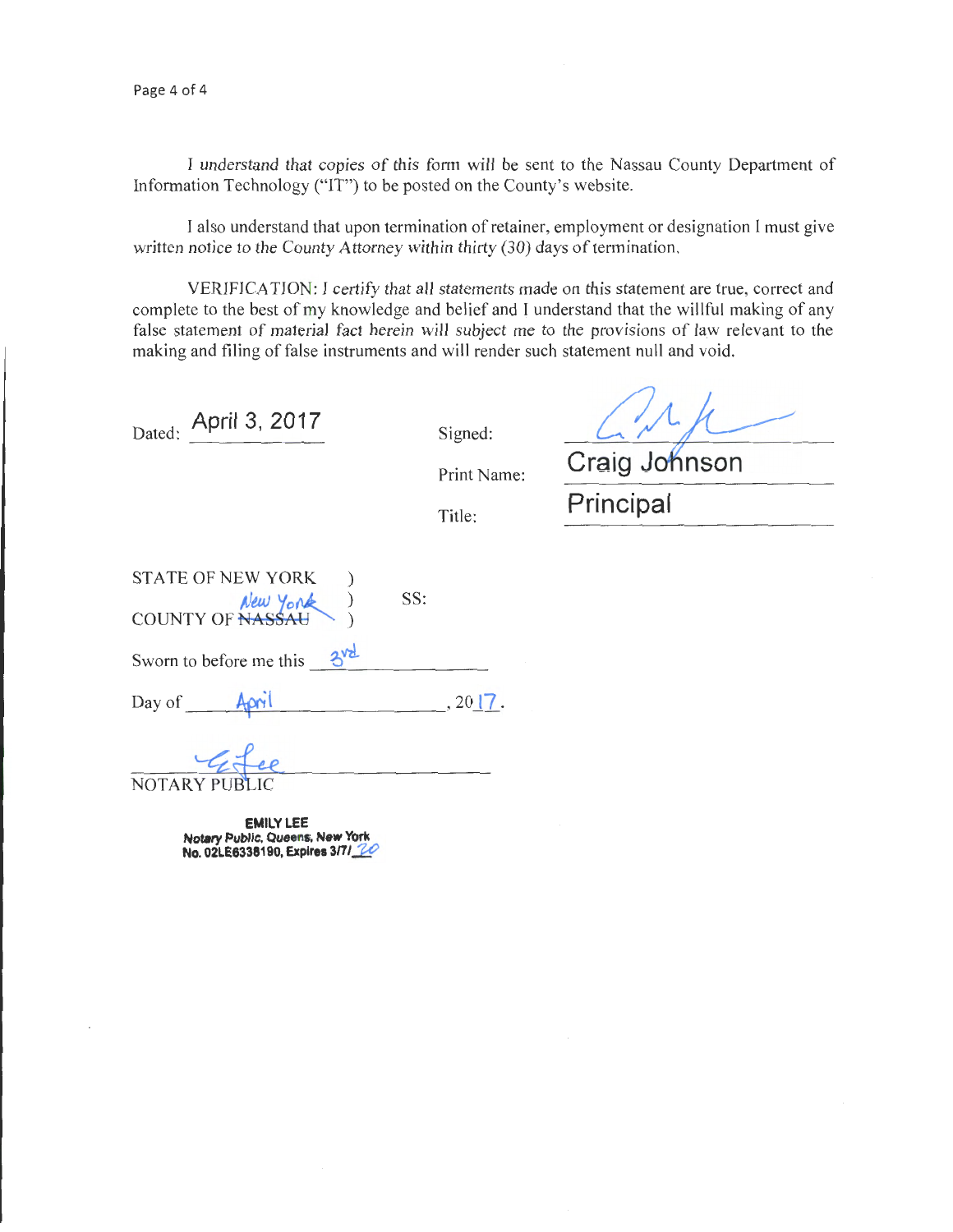

## COUNTY OF NASSAU

## LOBBYIST REGISTRATION AND DISCLOSURE FORM

1. Name, address and telephone number of lobbyist(s)/lobbying organization. The term "lobbyist'' means any and every person or organization retained, employed or designated by any client to influence- or promote a matter before- Nassau County, its agencies, boards, commissions, department heads, legislators or committees, including but not limited to the Open Space and Parks Advisory Committee and Planning Commission. Such matters include, but are not limited to, requests for proposals, development or improvement of real property subject to County regulation, procurements. The term "lobbyist" does not include any officer, director, trustee, employee, counsel or agent of the County of Nassau, or State of New York, when discharging his or her official duties.

**Craig M. Johnson, Esq . Dentons US LLP 1221 Avenue of the Americas New York, N.Y. 10020 212-905-8306** 

2. List whether and where the person/organization is registered as a lobbyist (e.g., Nassau County, New York State):

**Craig M. Johnson is registered with New York State, New York City and Nassau County** 

3. Name, address and telephone number of client(s) by whom, or on whose behalf, the lobbyist is retained, employed or designated: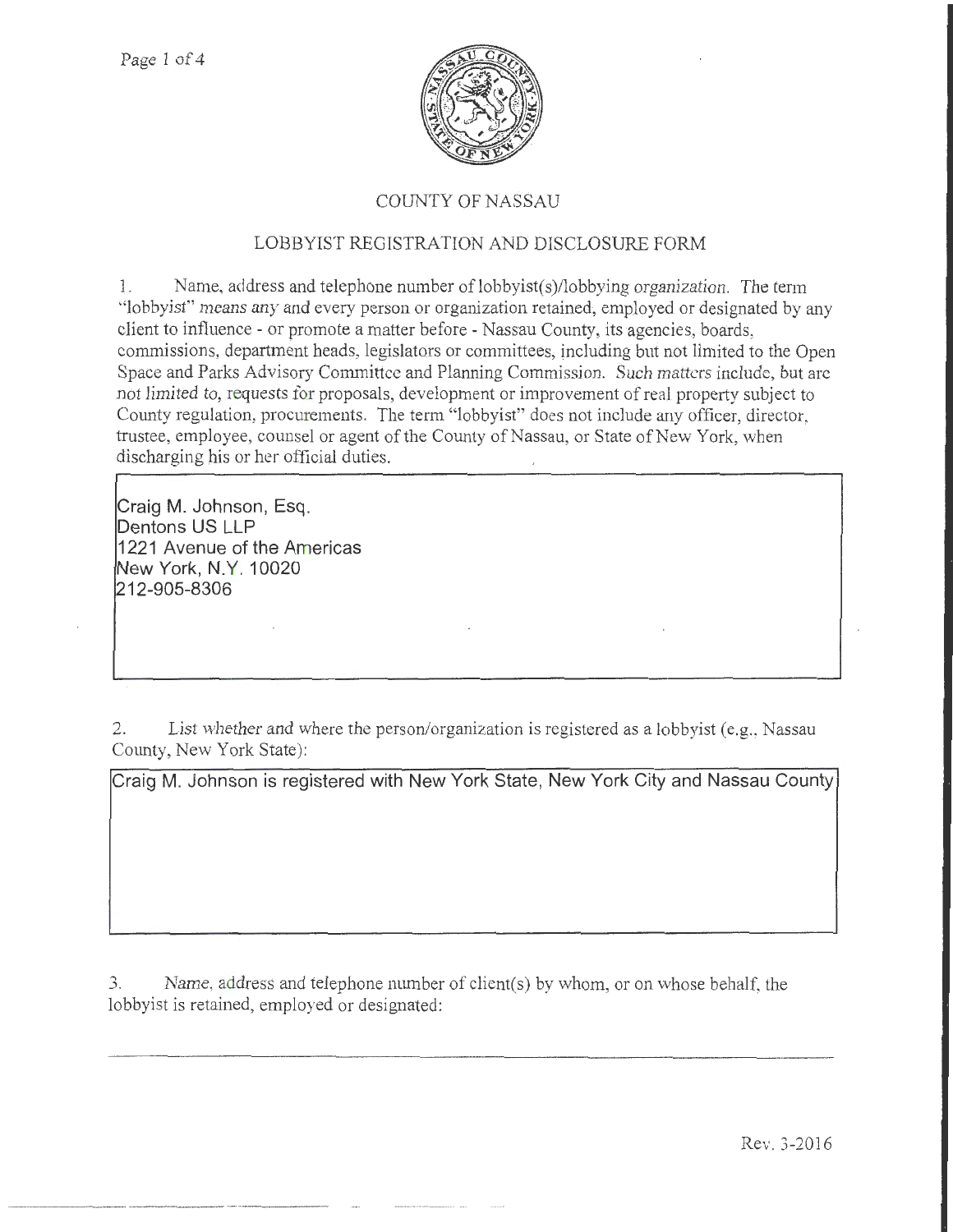Uber Technologies, Inc. 1455 Market Street 4th Floor San Francisco, CA 94103 1415-986-2104

4. Describe lobbying activity conducted, or to be conducted, in Nassau County, and identify  $client(s)$  for each activity listed. See page 4 for a complete description of lobbying activities.

Meetings, conferences and communications related to or concerning for-hire vehicle industry, transportation industry and/or technology industry.

5. The name of persons, organizations or governmental entities before whom the lobbyist expects to lobby:

Nassau County Executive, Nassau County Legislature, Nassau County T.L.C.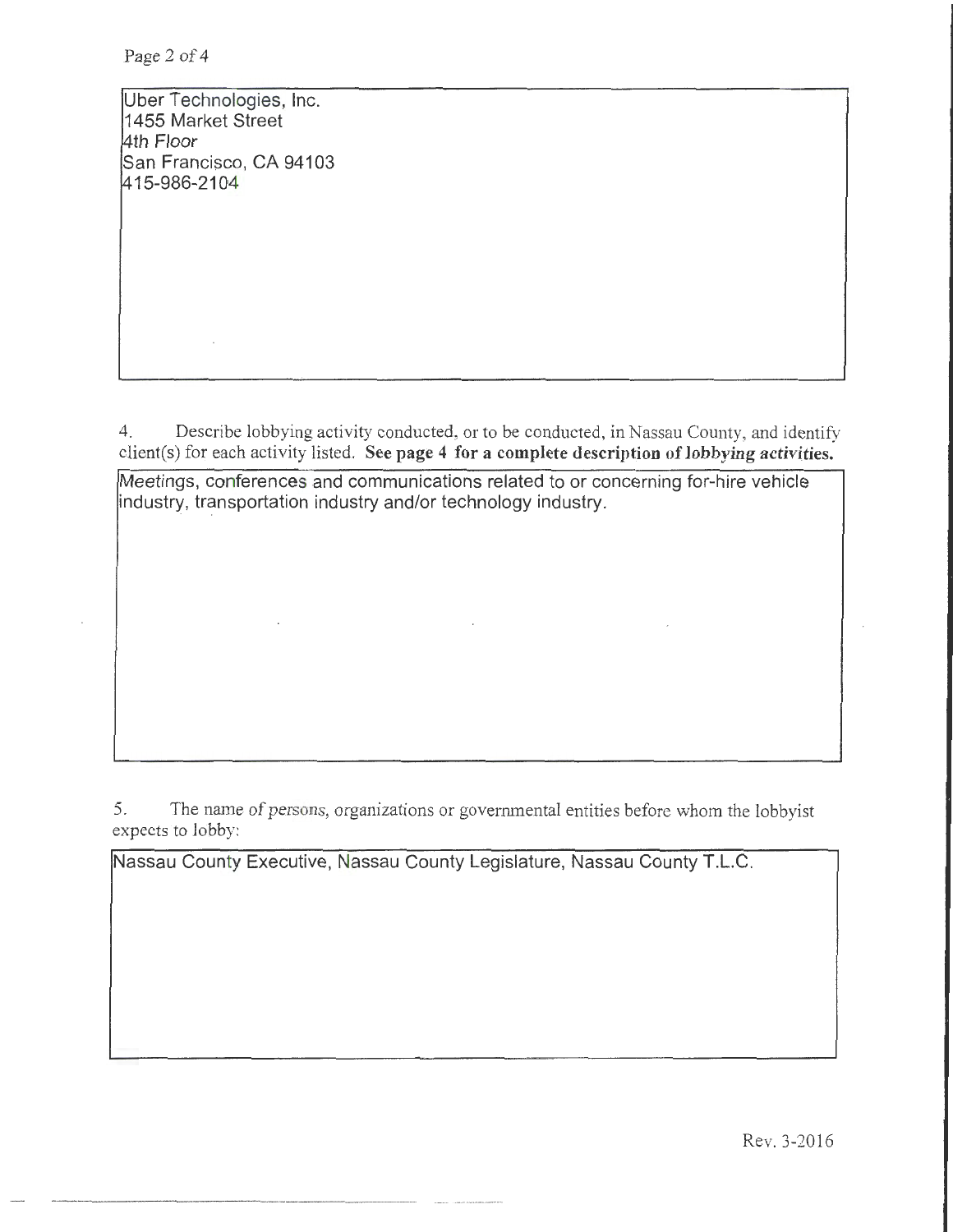6. If such lobbyist is retained or employed pursuant to a written agreement of retainer or employment, you must attach a copy of such document; and if agreement of retainer or employment is oral, attach a written statement of the substance thereof. If the written agreement of retainer or employment does not contain a signed authorization from the client by whom you have been authorized to lobby, separately attach such a written authorization from the client.

7. Within the previous year, has the lobbyist/lobbying organization or any of its corporate officers provided campaign contributions pursuant to the New York State Election Law to the campaign committees of any of the following Nassau County elected officials or to the campaign committees of any candidates for any of the following Nassau County elected offices: the County Executive, the County Clerk, the Comptroller, the District Attorney, or any County Legislator? If yes, to what campaign committee? If none, you must so state:

**None** 

I understand that copies of this form will be sent to the Nassau County Department of Information Technology ("IT") to be posted on the County's website.

I also understand that upon termination of retainer, employment or designation I must give written notice to the County Attorney within thirty (30) days of termination.

VERlFICATION: The undersigned affirms and so swears that he/she has read and understood the foregoing statements and they are, to his/her knowledge, true and accurate.

The undersigned further certifies and affirms that the contribution(s) to the campaign committees listed above were made freelv and without duress. threat or any promise of a governmental benefit or in exchange for any benefit or remuneration.

Dated: <sup>1</sup>/5//<sup>1</sup>/

Signed:

Print Name:

Title:

| RAI<br>Johnson |  |
|----------------|--|
| $r$ Incipa     |  |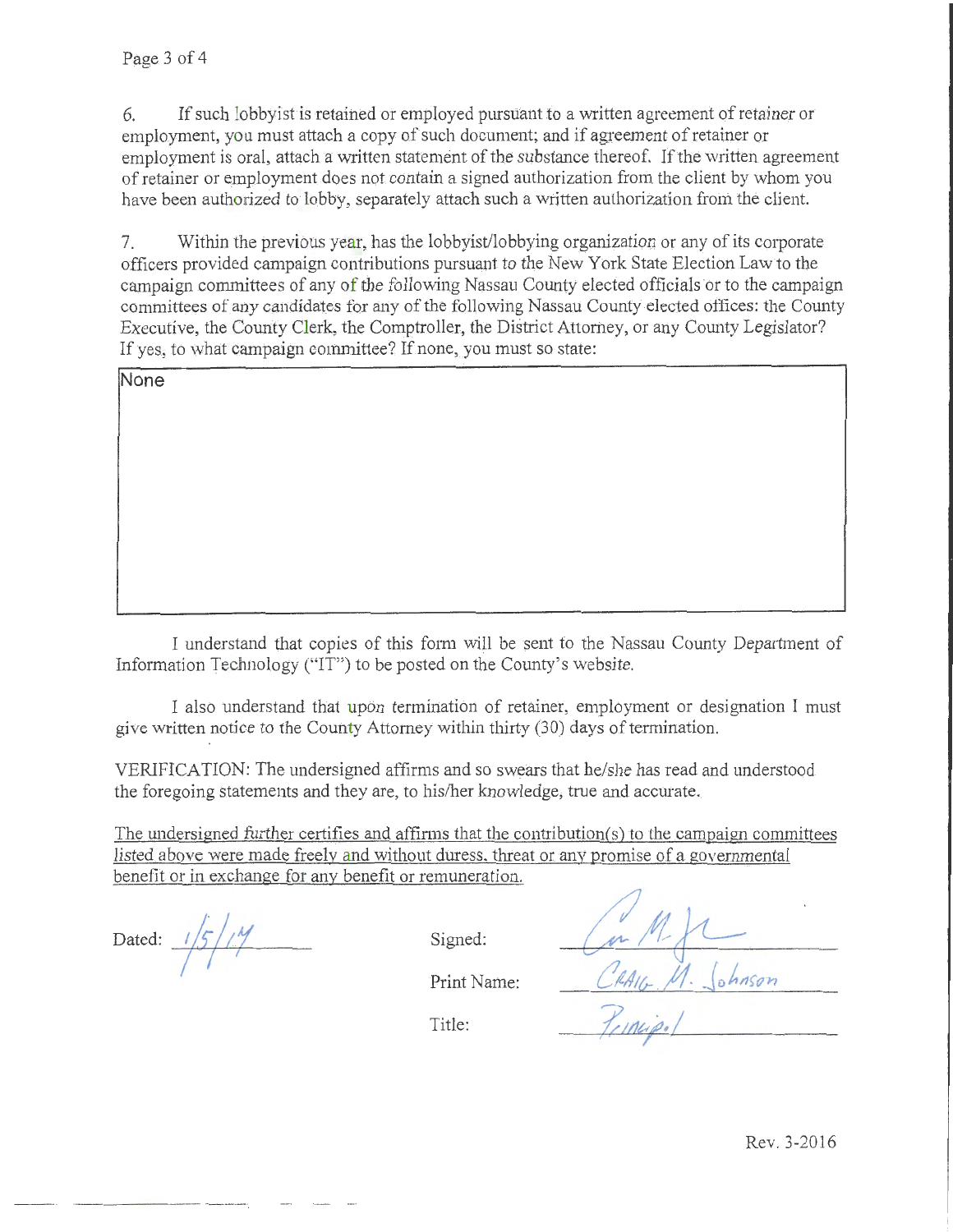**The term lobbying shall mean any attempt to influence:** any determination made by the Nassau County Legislature, or any member thereof, with respect to the introduction, passage, defeat, or substance of any local legislation or resolution; any determination by the County Executive to support, oppose, approve or disapprove any local legislation or resolution, whether or not such legislation has been introduced in the County Legislature; any determination by an elected County official or an officer or employee of the County with respect to the procurement of goods, services or construction, including the preparation of contract specifications, including by not limited to the preparation of requests for proposals, or solicitation, award or administration of a contract or with respect to the solicitation, award or administration of a grant, loan, or agreement involving the disbursement of public monies; any determination made by the County Executive, County Legislature, or by the County of Nassau, its agencies, boards, commissions, department heads or committees, including but not limited to the Open Space and Parks Advisory Committee, the Planning Commission, wilh respect to the zoning, use, development or improvement of real property subject to County regulation, or any agencies, boards, commissions, department heads or committees with respect to requests for proposals, bidding, procurement or contracting for services for the County; any determination made by an elected county official or an officer or employee of the county with respect to the tenns of the acquisition or disposition by the county of any interest in real property, with respect to a license or permit for the use of real property of or by the county, or with respect to a franchise, concession or revocable consent; the proposal, adoption, amendment or rejection by an agency of any rule having the force and effect oflaw; the decision to hold, timing or outcome of any rate making proceeding before an agency; the agenda or any determination of a board or commission; any determination regarding the calendaring or scope of any legislature oversight hearing; the issuance, repeal, modification or substance of a County Executive Order; or any determination made by an elected county official or an officer or employee of the county to support or oppose any state or federal legislation, rule or regulation, including any determination made to support or oppose that is contingent on any amendment of such legislation, rule or regulation, whether or not such legislation has been formally introduced and whether or not such rule or regulation has been formally proposed.

**The term "lobbying" or "lobbying activities" does not include:** Persons engaged in drafting legislation, rules, regulations or rates; persons advising clients and rendering opinions on proposed legislation, rules, regulations or rates, where such professional services are not otherwise connected with legislative or executive action on such legislation or administrative action on such rules, regulations or rates; newspapers and other periodicals and radio and television stations and owners and employees thereof, provided that their activities in connection with proposed legislation, rules, regulations or rates are limited to the publication or broadcast of news items, editorials or other comment, or paid advertisements; persons who participate as witnesses, attorneys or other representatives in public rule-making or rate-making proceedings of a County agency, with respect to all participation by such persons which is part of the public record thereof and all preparation by such persons for such participation; persons who attempt to influence a County agency in an adjudicatory proceeding, as defined by§ 102 of the New York State Administrative Procedure Act.